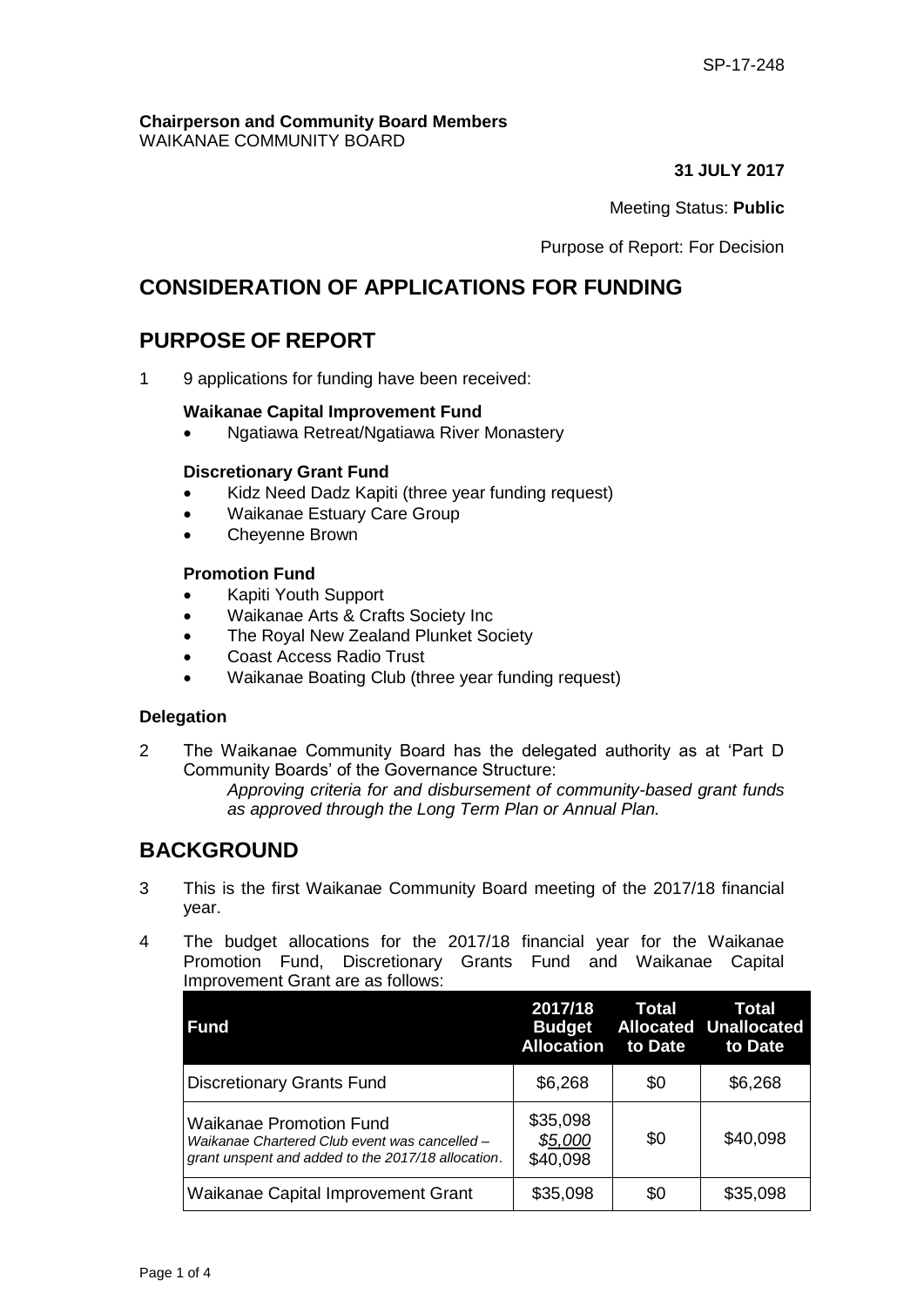5 Final details of the Capital Improvement Fund for the 2017/18 year will be summarised in the next report.

# **CONSIDERATIONS**

### **Issues**

- 6 Grants are allocated in accordance with the specified criteria (attached).
- 7 All applicants have been advised of the criteria and meeting date by email.

#### **Capital Improvement Fund Grant**

# Ngatiawa Retreat Trust/Ngatiawa River Monastery

Ngatiawa Retreat Trust has applied for a Capital Improvement fund grant of \$10,000 to assist with the upgrade of the sewage system. They have provided additional information as requested by the Board at the last meeting (13 June 2017).

#### **Discretionary Fund Grant**

Kidz Need Dadz Kapiti

9 Kidz Need Dadz Kapiti has applied for a Discretionary Fund grant of \$500 for the next three years to help with the costs of running a Father's Day Event in September 2017, 2018 and 2019.

Waikanae Estuary Care Group

10 Waikanae Estuary Care Group has applied for a Discretionary Fund grant of \$500 to help with the costs if building two wooden garden sheds.

Cheyanne Brown

11 Cheyanne Brown has applied for a Discretionary Fund grant of \$500 to help with the costs of going to Thailand with her Kapa Haka group.

#### **Promotion Fund Grant**

Kapiti Youth Support

12 Kapiti Youth Support has applied for a Promotion Fund grant of \$500 to assist with participating in the Kapiti Coast Arts Trail.

#### Waikanae Arts & Crafts Society Inc

13 Waikanae Arts & Crafts Society Inc has applied for a Promotion Fund grant of \$6,600 to help with the costs of purchasing a heat pump.

#### The Royal New Zealand Plunket Society

14 The Royal New Zealand Plunket Society has applied for a Promotion Fund grant of \$500 to help with the costs of purchasing new resources.

Coast Access Radio Trust

15 The Coast Access Radio Trust has applied for a Promotion Fund grant of \$1,600 to help with the costs of installing and purchasing building signage.

#### Waikanae Boating Club

16 Waikanae Boating Club has applied for a Promotion Fund grant of \$3,000 for the next three years to help with the costs of running the Fishing for Youth Day in 2018, 2019 and 2020.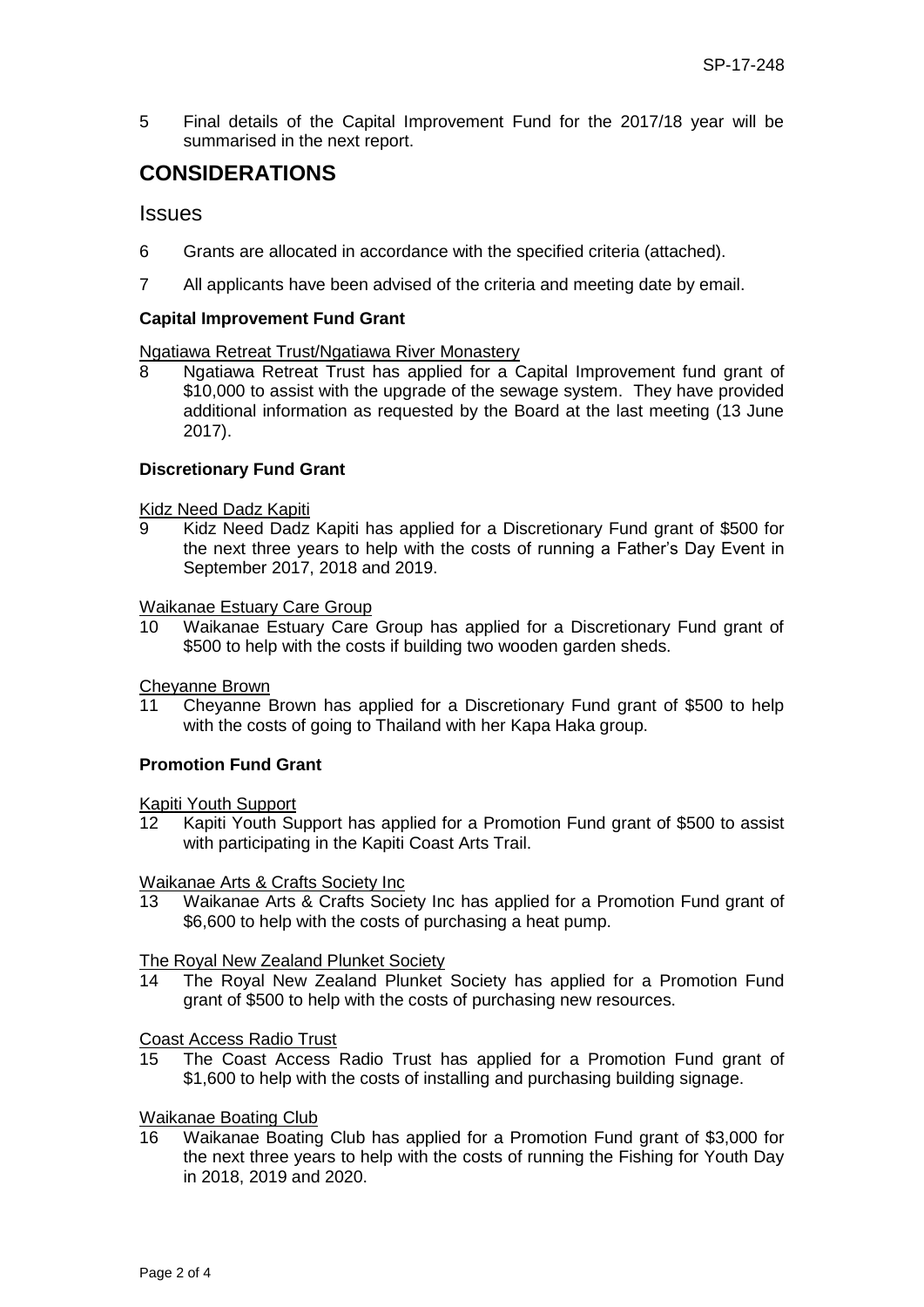17 Grants equating to \$23,700 have been presented for the Board's consideration and approval.

| <b>Fund</b>                       | Total<br><b>Unallocated</b><br>to Date | <b>Total Grants</b><br><b>Requested</b> |
|-----------------------------------|----------------------------------------|-----------------------------------------|
| <b>Discretionary Grants Fund</b>  | \$6,268                                | \$1,500                                 |
| <b>Waikanae Promotion Fund</b>    | \$40,098                               | \$12,200                                |
| Waikanae Capital Improvement Fund | \$35,098                               | \$10,000                                |

#### *Historical Grants*

18 Attached to this report, as appendices, are tables showing all grants made in the 2016/17 and 2015/16 financial years.

# **SIGNIFICANCE OF ENGAGEMENT**

19 This matter has a low level of significance under the Council Policy.

# **RECOMMENDATIONS**

- 20 The Waikanae Community Board grants Ngatiawa Retreat a Capital Improvement Fund Grant of \$................. to assist with the upgrade of the sewage system.
- 21 The Waikanae Community Board grants Kidz Need Dadz Kapiti a discretionary grant of \$........... for the next three years to assist with the costs of running a Father's Day event for 2017,2018 and 2019.
- 22 The Waikanae Community Board grants Waikanae Estuary Care Group a discretionary grant of \$........... to assist with the costs of building two wooden garden sheds.
- 23 The Waikanae Community Board grants Cheyenne Brown a discretionary grant of \$........... to assist with the costs of going to Thailand with her Kapa Haka group.
- 24 The Waikanae Community Board grants the Kapiti Youth Support a grant of \$........... from the promotion fund to assist with participating in the Kapiti Coast Arts Trail.
- 25 The Waikanae Community Board grants the Royal New Zealand Plunket Society a grant of \$........... from the promotion fund to assist with the costs of purchasing new resources.
- 26 The Waikanae Community Board grants Waikanae Arts & Crafts Society Inc a grant of \$.......... from the promotion fund to help with the costs of purchasing a heat pump.
- 27 The Waikanae Community Board grants Coast Access Radio Trust a grant of \$.......... from the promotion fund to help with the costs of installing and purchasing building signage.